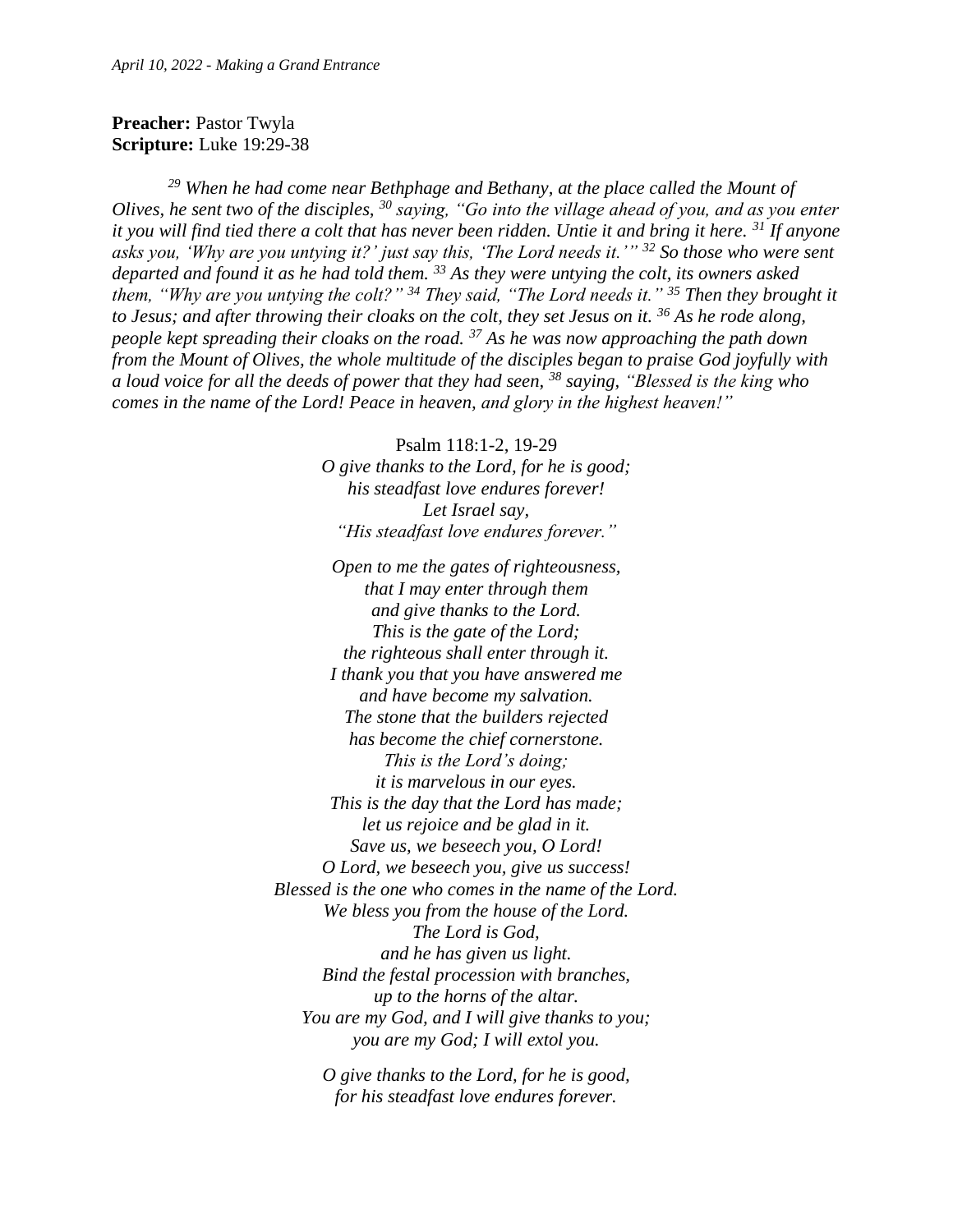Isn't this great!! Reading the story of Jesus' entry into the city of Jerusalem makes us feel good! Everybody, appeared to be on board! Jesus is King! The whole city of Jerusalem seemed to be in party mode. "Hosanna! Jesus, save us! Messiah—save us!" the crowds shouted. Wow! Isn't it great!

It was reminiscent of the beautiful words written by the Psalmist in Psalm 118. In fact, there seems to be quotes from that psalm. Maybe the people were actually reconnecting with those words because of their hope in what they wanted Jesus to do for them. The psalm praises and glorifies God.

The sentiment expressed gratitude for all that God had done for them; yet recognizing that they would always need God. God was their ruler—their King; and nothing could replace God. One gets the feeling that the intention of the one singing the psalm was that he or she would never have any other God.

I want to share this short story with you to set the stage for today's reflection on the Palm Sunday story. A woman was driving home one night. The weather was really nasty. Rain was coming down in buckets and visibility was very poor. Seeing taillights ahead of her, she followed the car in front. Not being able to see, the car in front seemed to be going in the right direction. So, she stuck with it.

All of a sudden, the car in front of her came to a stop. She began to wonder what had happened; perhaps the car in front had hit a deer or something like that. She began to feel uncomfortable; thinking being stopped in the middle of the road can often lead to accidents.

Much to her alarm the car in front of her turned off the lights. Her concern was now growing as well as her anger, and she was then startled by a knocking on her window. She looked up and there was a man standing in the pouring rain wanting to speak to her. She cracked the window open and asked the man what the problem was. The man replied by stating that that was the question he was going to ask her. She retorted that she wasn't the one who had stopped in the middle of the road and then turned off the car lights.

The man's reply was that they were not in the middle of the road, but in his driveway. Obviously, this woman had chosen the wrong leader to follow. She had chosen a leader who would not take her to where she wanted and needed to go. She had chosen the wrong leader and the wrong road.

The Palm Sunday story is recorded in all four Gospels—each with their own little variations. Palm Sunday was a fulfillment of the biblical prophecy found in Zechariah 9:9 written nearly 550 years earlier.

*"Rejoice greatly, O daughter Zion! Shout aloud, O daughter Jerusalem! Lo, your king comes to you; triumphant and victorious is he, humble and riding on a donkey, on a colt, the foal of a donkey."* 

In the story, we are told that the children of God had gathered for the Passover in the holy city of Jerusalem. Prior to Jesus' entry into the city we know Jesus had done a lot of teaching and performed numerous amazing miracles, including the raising of Lazarus from the dead just prior to entering Jerusalem. The Jews came to the streets to see Jesus and to welcome and honor him as their King—their Holy Messiah. Some of them probably actually witnessed Jesus perform miracles and teach in the temple; others surely heard the amazing stories.

They shouted, "Hosanna!" which means, save us! "Blessed is the king who comes in the name of the Lord!" "Hosanna!" It was foretold to them that a Messiah would one day come to set them free. They believed their mighty king, the promised messiah, would come as a mighty warrior and free them from oppression. In those moments, as Jesus rode into Jerusalem, they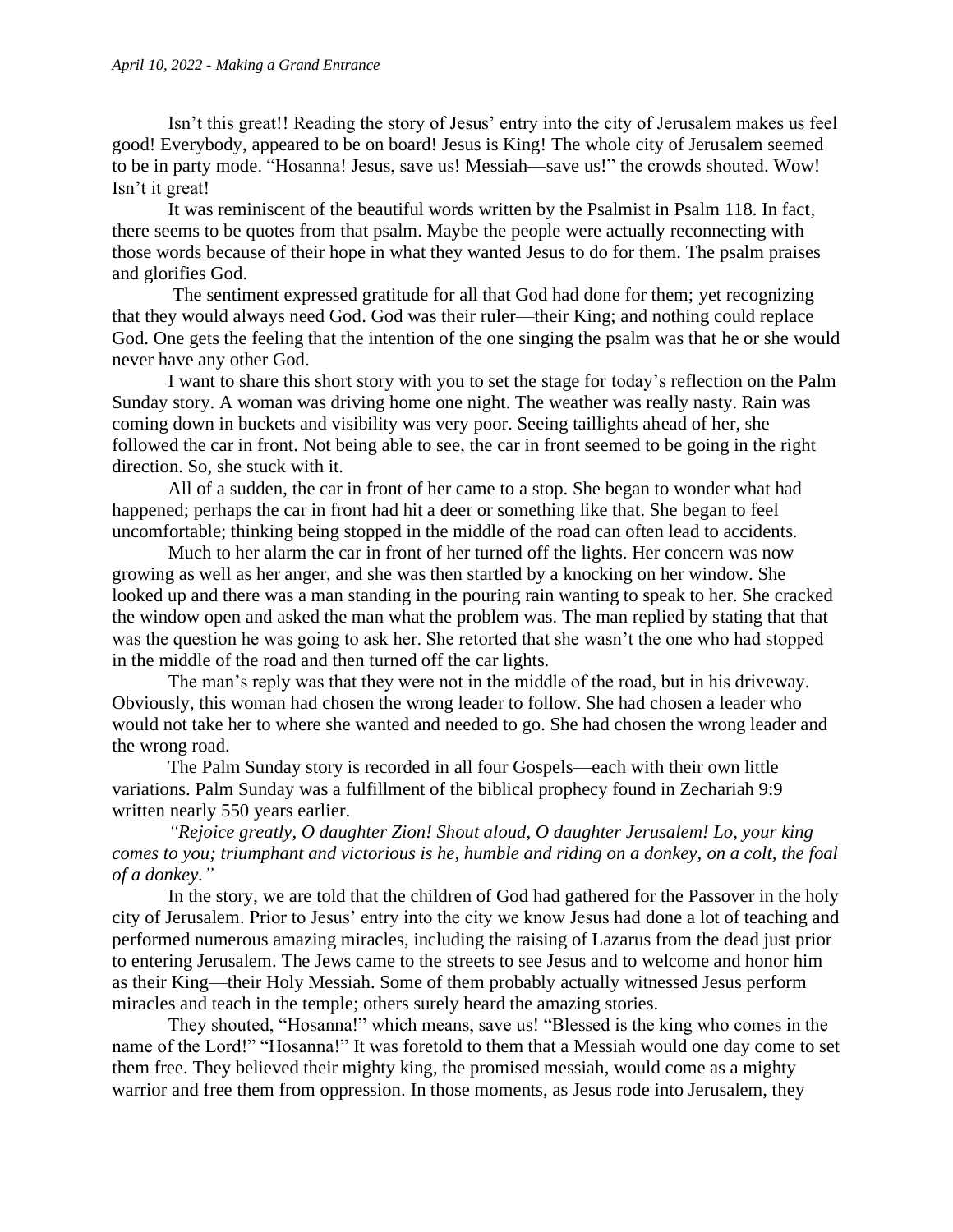were convinced that Jesus was the one they'd been awaiting. We know, however, that things changing over the course of that week.

The disciples, like everyone else lining the streets, got caught up in the excitement. Unfortunately, most, if not all, of the disciples had the same ideas of what the promised messiah would do when he came. They believed Jesus was the promised one, and this grand entrance the people showered on Jesus surely was a sign of the turning point, the rise of Jesus' power, claiming his throne and saving God's chosen people.

They were correct about the events signaling a turning point. They were right about Jesus' rise to power. But like the rest of the crowd, they did not fully understand the true mission Jesus came to fulfill. They did not understand that he came to set their spirits free from sin and to open the door to God's holy presence. Imagine the disciples' disappointment and shock at the end of the week when the crowds turned against Jesus, tried him, and nailed him to a cross. Remember, most of them ran and hid when that time came because they were afraid. Peter even denied any association with Jesus.

Indeed, Jesus is a king, but Jesus did not let all of the grandiose admiration go to his head. Thank goodness Jesus could not be swayed by cries of the crowd to become who they wanted him to be. He knew God's plan which, as God's Son, he came to fulfill.

Jesus was making a statement about himself when he rode into town on a donkey. Jesus knew exactly who he was. He knew he was the Messiah, the one foretold of by the prophets Isaiah and Zechariah. He was a king who ruled with humility, meekness and peace. Not only did our King Jesus know precisely who he was then and what his mission was when he entered Jerusalem, he knows who he is and what his mission is now as he enters the Jerusalem of each of our lives. Embodied in his presence, that day and today, is a transparent honesty which defies so much of worldly leadership today.

Our King comes with compassion for souls and bodies. During Jesus' ministry on earth, he healed lepers, made the blind to see and the lame to walk. He met and talked with people no one else would talk to because they were different or unclean. He helped wrong doers to see God and change their lives.

Jesus cared for people so much that he cried for the people of Jerusalem saying, *"O Jerusalem, you who kill the prophets and stone those sent to you, how often I have longed to gather your children together, as a hen gathers her chicks under her wings, but you were not willing*" (Matthew 23:37) I can't imagine how many tears he must be crying now as he looks down on the world lost in sin today.

Unlike the models before us of leaders and kings who focus more on themselves and what people think of them to determine their decisions on how to rule over others, Jesus wants nothing more than to enter our lives and make us whole. He wants to walk with us. He wants to help us connect our spiritual selves with the living of our days. He wants to heal us where there is brokenness in our lives. He wants to cleanse us and free us from our sin and transform us into willing disciples.

Here then is the questions before each of us as we reflect on this joyous day—Palm Sunday. Is Jesus your king? Or are you serving another king? Who or what is king and ruling your heart?

There is a man named Bob. "Bob has gone to church all of his life. He thinks of himself as being a very religious man. Bob is in his mid-sixties. He has lived a full life. He hasn't let religion spoil his fun. In fact, although Bob is religious, he has no king. He has no lord. Well, that's not quite true. He does. All of us worship something. There is only one problem. Bob's